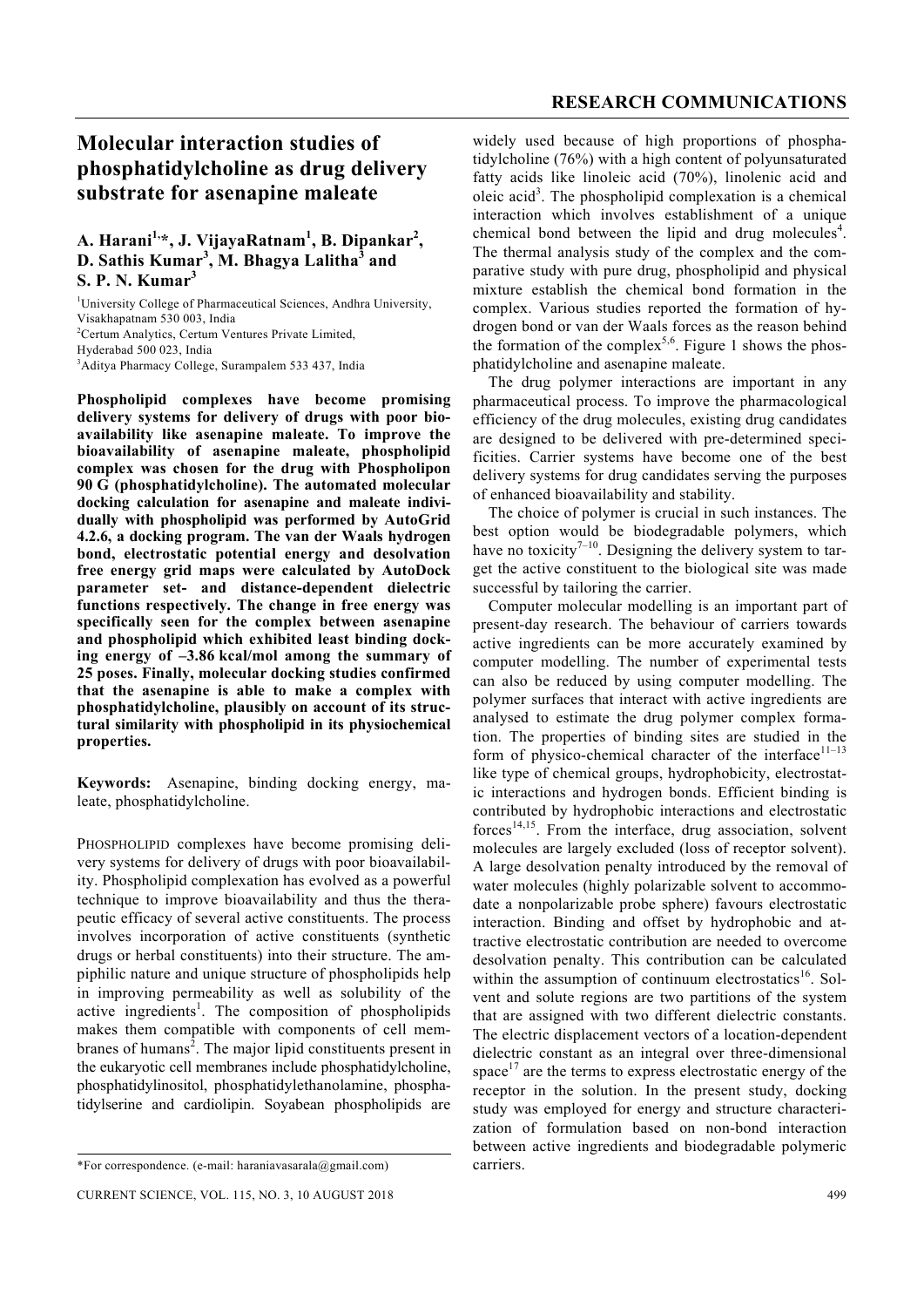

Asenapine maleate

**Figure 1.** Structure of asenapine maleate and phosphotidylcholine.

 Computer-assisted molecular modelling and simulation studies were employed for analysis, to enable interaction between the asenapine maleate and phosphatidylcholine during complexation process. The chemical structure of asenapine maleate was derived from the crystal structure (PubChem CID: 11954293). The molecular structure of the phosphatidyl choline (phospholipid) was derived from the crystal structure (PubChem CID: 5287971). Using Open Babel GUI software, the ligand and macromolecules were converted in the protein data bank file.

 The molecular dynamics program Python 2.5.2 was used to calculate the energy minimization. The docking program AutoGrid 4.2.6 was employed for performing the automated molecular docking calculation. Affinity (grid) maps of  $100 \text{ Å} \times 100 \text{ Å} \times 100 \text{ Å}$  grid points and 0.336 Å spacing for asenapine and 0.403 Å spacing for maleate were created using the Autogrid program and was used to generate around the drug molecule for covering the entire molecule with phospholipids for calculating the bond individually. Essential hydrogen atoms, solvation parameters and Kollman united atom type charges were included with the support of AutoDock tools<sup>18</sup>. The van der Waals hydrogen bond, electrostatic potential energy and desolvation free energy grid maps were calculated by AutoDock parameter set- and distance-dependent dielectric functions respectively.

 The grid box was occupied by one molecule of a macromolecule (phosphatidylcholine) with free 3D-movement of asenapine maleate and maleate individually for evaluating the interaction between them. Then Lamarckian genetic algorithm was used to find the different docked conformations of asenapine-macromolecules and maleatemacromolecules. Detailed analysis of the asenapine– phosphatidylcholine and maleate–phosphatidylcholine interactions was executed using AutoGrid 4.2.6. The final coordinates of the asenapine (free base), maleate and phospholipid were saved in the protein data bank (.pdb) file format to analyse the changes in energy relatedparameters. Initial position, orientation and torsions of the ligand molecules were fixed randomly. During docking studies, all rotatable torsions were released.

 Individual docking studies were performed for asenapine and maleate with phosphatidylcholine to study the region of interaction. The asenapine maleate is a salt of asenapine with maleate through ionic bonding which is evident in the structure.

 The molecular docking and simulation studies identified possible site(s) of interaction between the asenapine (freebase)–phospholipid analogue (i.e. phosphatidylcholine) and maleate–phospholipid analogue. Mechanistically, the studies identified formation of weak intermolecular electrostatic interactions between the drug and lipid. Figure 2 shows the docking patterns of the asenapine, where the wired sphere represents the electrostatic interaction (ionic interaction) between the tertiary amine group of the asenapine with ether group of the macromolecule.

 This can be attributed to electrostatic potential and desolvation potential in the activation energy of asenapine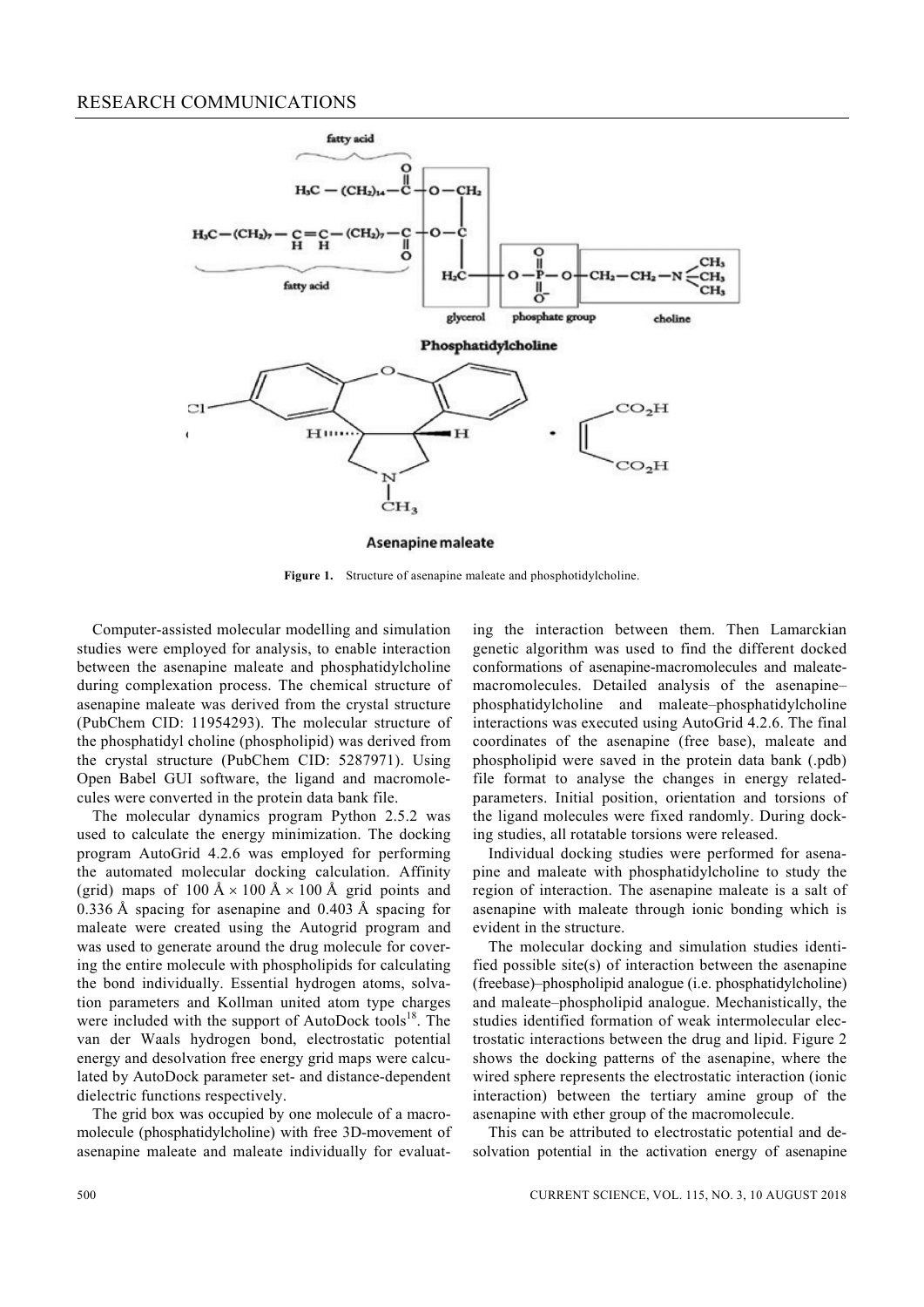

**Figure 2.** Molecular docking patterns of asenapine and phosphotidylcholine.

(freebase) upon complexation with macromolecule by forming an electrostatic ionic bond, leading eventually to minimization of the total free energy to attain thermodynamically stable confirmation.

 Free energy changes were specifically observed for the complex exhibiting the least binding docking energy of –3.86 kcal/mol from the summary of 25 poses of asenapine–phosphatidylcholine (solid lump is asenapine). Comparison with finite difference solutions of the Poisson equation for a group of small molecules distributed over the binding site of macromolecules for a sum of 52 receptor-ligand complexes tested the accuracy of this approximation. Table 1 expressed the 25 poses of asenapine–phosphatidylcholine binding energy.

 Mechanistically, studies between maleate and phosphatidylcholine revealed formation of intermolecular interactions between the drug and phospholipid. Figure 3 shows the docking patterns of the maleate from asenapine maleate, where the wired sphere represents the interaction between the carboxylic groups of the maleate with phosphate group of the macromolecule.

 This can be attributed to the van der Waals hydrogen bonding, electrostatic potential and desolvation potential in the activation energy of the maleate upon complexation with the macromolecule leading eventually to minimiza-

lump is maleate). The accuracy of this approximation was tested. Results show that the asenapine interaction has the least binding energy than maleate interaction with macromolecules. It prefers more probability of free base complex with phosphatidylcholine.

Affinity (grid) maps of 101 Å  $\times$  101 Å  $\times$  101 Å grid points and 0.336 Å spacing for asenapine (free base) were generated using the Autogrid program for calculating covalent affinity of the ligand with macromolecules. Atom type number 6 (asenapine ligand types A, C, N, OA, Cl and Z respectively) was used to calculate a covalent affinity grid map. Maximum and minimum partial atomic charge was found to be  $+0.410$  e and  $-0.624$  e respectively. Affinity (grid) maps of 33.6 Å  $\times$  33.6 Å  $\times$  33.6 Å grid points and 0.5 Å spacing were generated using the Autogrid program for defining coordinates affinity of macromolecules with the ligand. Atom ID 4 (phospholipid macromolecule types C, N, OA and P respectively) was used to calculate a coordinate affinity grid map. Totally

tion of the total free energy to attain thermodynamically stable confirmation. Free energy changes were specifically observed for the complex exhibiting the least binding docking energy of –1.61 kcal/mol from the summary of different poses of maleate–phosphatidylcholine (solid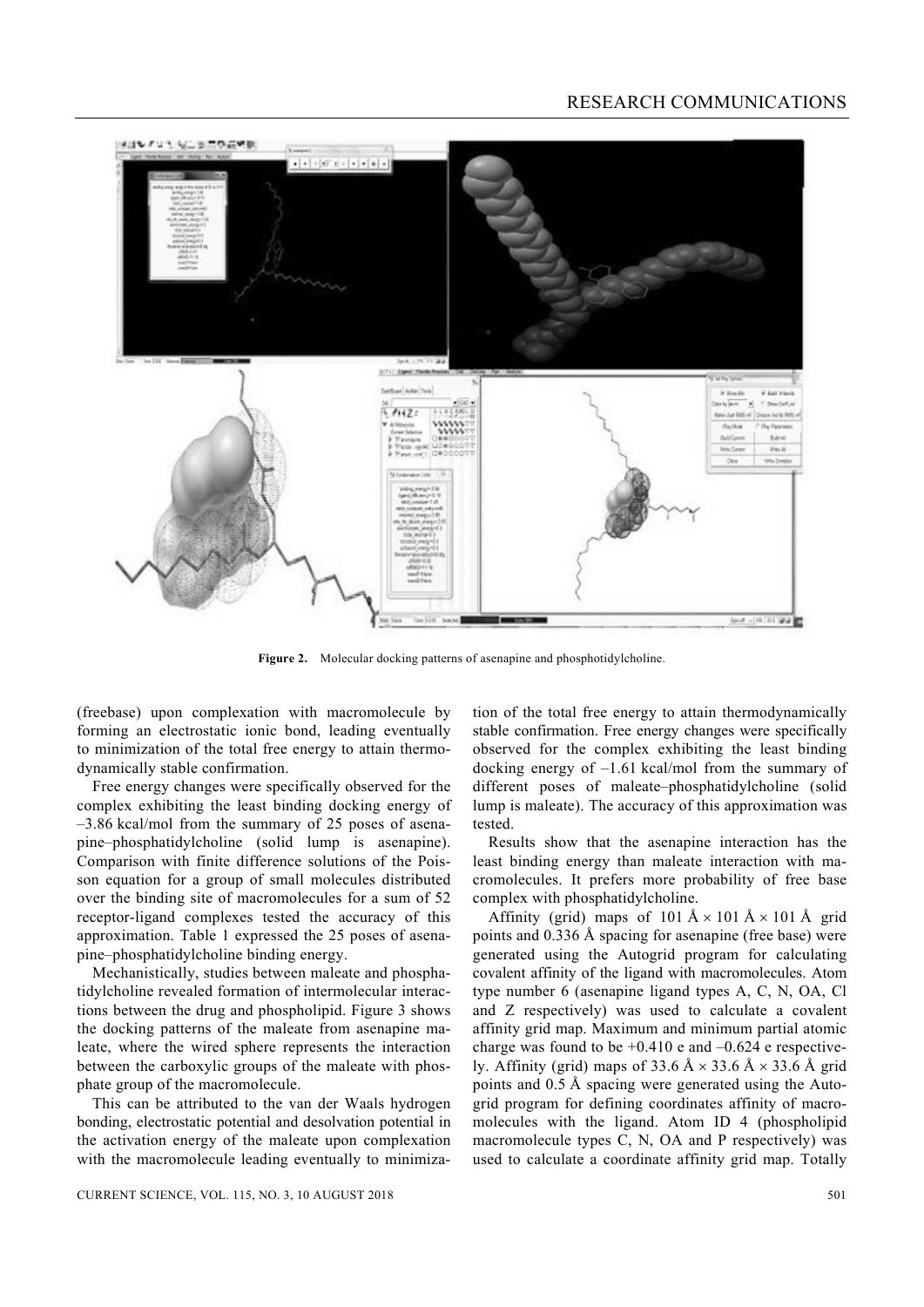| <b>Table 1.</b> Asenapine-phosphotidylcholine binding energy |                  |                  |                     |                  |              |                |                  |                  |              |
|--------------------------------------------------------------|------------------|------------------|---------------------|------------------|--------------|----------------|------------------|------------------|--------------|
| Poses/rank                                                   | $1\quad1$        | $1_{2}$          | $1_{\overline{-}}3$ | $1_4$            | $1\,5$       | $1\,6$         | 17               | 1 8              |              |
| Binding energy                                               | $-3.86$          | $-3.86$          | $-3.86$             | $-3.86$          | $-3.86$      | $-3.86$        | $-3.86$          | $-3.85$          |              |
| $kI$ (mM)                                                    | 1.49             | 1.49             | 1.49                | 1.49             | 1.49         | 1.49           | 1.49             | 1.4              |              |
| Intermolecular energy                                        | $-3.86$          | $-3.86$          | $-3.86$             | $-3.86$          | $-3.86$      | $-3.86$        | $-3.86$          | $-3.85$          |              |
| Internal energy                                              | $\mathbf{0}$     | $\mathbf{0}$     | $\overline{0}$      | $\mathbf{0}$     | $\mathbf{0}$ | $\mathbf{0}$   | $\boldsymbol{0}$ | $\mathbf{0}$     |              |
| Torsional energy                                             | $\boldsymbol{0}$ | $\boldsymbol{0}$ | $\boldsymbol{0}$    | $\boldsymbol{0}$ | $\mathbf{0}$ | $\mathbf{0}$   | $\boldsymbol{0}$ | $\boldsymbol{0}$ |              |
| Unbound extended energy                                      | $\mathbf{0}$     | $\theta$         | $\Omega$            | $\theta$         | $\Omega$     | $\theta$       | $\theta$         | $\theta$         |              |
| <b>Cluster RMS</b>                                           | $\theta$         | 0.01             | 0.03                | 0.01             | 0.03         | 0.04           | 0.01             | 0.02             |              |
| Ref RMS                                                      | 11.16            | 11.16            | 11.17               | 11.16            | 11.16        | 11.15          | 11.16            | 11.17            |              |
| Poses/rank                                                   | $1_{9}$          | $1\quad10$       | $1\;11$             | $1_{12}$         | 1 13         | $1 \; 14$      | $1\,15$          | 1 16             |              |
| Binding energy                                               | $-3.85$          | $-3.85$          | $-3.85$             | $-3.85$          | $-3.85$      | $-3.85$        | $-3.85$          | $-3.85$          |              |
| $kI$ (mM)                                                    | 1.49             | 1.49             | 1.49                | 1.5              | 1.5          | 1.5            | 1.5              | 1.51             |              |
| Intermolecular energy                                        | $-3.85$          | $-3.85$          | $-3.85$             | $-3.85$          | $-3.85$      | $-3.85$        | $-3.85$          | $-3.85$          |              |
| Internal energy                                              | $\mathbf{0}$     | $\mathbf{0}$     | $\overline{0}$      | $\Omega$         | $\theta$     | $\mathbf{0}$   | $\mathbf{0}$     | $\mathbf{0}$     |              |
| Torsional energy                                             | $\boldsymbol{0}$ | $\mathbf{0}$     | $\overline{0}$      | $\mathbf{0}$     | $\mathbf{0}$ | $\overline{0}$ | $\boldsymbol{0}$ | $\mathbf{0}$     |              |
| Unbound extended energy                                      | $\mathbf{0}$     | $\overline{0}$   | $\Omega$            | $\mathbf{0}$     | $\theta$     | $\theta$       | $\overline{0}$   | $\overline{0}$   |              |
| <b>Cluster RMS</b>                                           | 0.07             | 0.03             | 0.05                | 0.06             | 0.07         | 0.08           | 0.07             | 0.63             |              |
| Ref RMS                                                      | 11.14            | 11.16            | 11.15               | 11.16            | 11.18        | 11.14          | 11.18            | 11.09            |              |
| Poses/rank                                                   | $1 \t17$         | 1 18             | 1 19                | $1\,20$          | 121          | $1_{22}$       | 1 2 3            | 124              | 125          |
| Binding energy                                               | $-3.85$          | $-3.85$          | $-3.85$             | $-3.85$          | $-3.85$      | $-3.85$        | $-3.85$          | $-3.85$          | $-3.85$      |
| $kI$ (mM)                                                    | 1.51             | 1.51             | 1.51                | 1.51             | 1.51         | 1.51           | 1.51             | 1.51             | 1.51         |
| Intermolecular energy                                        | $-3.85$          | $-3.85$          | $-3.85$             | $-3.85$          | $-3.85$      | $-3.85$        | $-3.85$          | $-3.85$          | $-3.85$      |
| Internal energy                                              | $\mathbf{0}$     | $\mathbf{0}$     | $\overline{0}$      | $\mathbf{0}$     | $\theta$     | $\mathbf{0}$   | $\mathbf{0}$     | $\mathbf{0}$     | $\mathbf{0}$ |
| Torsional energy                                             | $\mathbf{0}$     | $\mathbf{0}$     | $\mathbf{0}$        | $\Omega$         | $\Omega$     | $\theta$       | $\mathbf{0}$     | $\theta$         | $\mathbf{0}$ |
| Unbound extended energy                                      | $\mathbf{0}$     | $\theta$         | $\theta$            | $\theta$         | $\theta$     | $\theta$       | $\overline{0}$   | $\Omega$         | $\theta$     |
| <b>Cluster RMS</b>                                           | 0.62             | 0.63             | 0.08                | 0.65             | 0.77         | 0.83           | 0.83             | 0.84             | 0.73         |
| Ref RMS                                                      | 11.09            | 11.09            | 11.18               | 11.08            | 11.04        | 11.01          | 11.01            | 11.01            | 11.06        |

42°C atom, 1 N atom, 8 OA atom and 1 P atom types were present in the receptor. Electrostatic potential and desolvation free energy were calculated. Covalent well's half-width was found to be 5 Å and covalent barrier energy was found to be 1000 kcal/mol. Based on this, covalent attachment point was positioned at 5.258, –4.652, 0.361 for *X*, *Y* and *Z* coordinates in the grid map.

 The important parameter for solving a majority of the biological problems is the establishment of the influence of the ligand and macromolecule on pair-wise electrostatic interaction (PEI) at the interface. In the present study, the PEI energy was calculated at the interface of asenapine (ligand) and the macromolecule. The contribution of the macromolecule was evaluated by non-local electrostatics (interfacial electrochemical systems). The macromolecule orientation polarization was correlated by the network hydrogen bonds in asenapine and maleate. Coulomb's law was used for analytical expression of PEI. This uses the distance-dependent dielectric function. The asymptotic and numerical analysis performed, confirmed several features of dielectric heterogeneity at the asenapine (ligand) and macromolecule interface. The values of the dielectric function for charges located closely to the interface were determined to be smaller than those determined by the classical method. In the classical method, the macromolecule was considered as the uniform dielectric medium with high dielectric constant. The linear and nonlinear distance-dependent dielectric functions were used to consider the effect of the solvent and to evaluate the electrostatic interactions in biopolymers. Distancedependent dielectric function of Mehler and Solmajer was calculated<sup>19</sup>. Table 2 showing the distance and its dielectric function value indicates the strong dependence of the dielectric function upon the distance *d* between two interacting charges. It can be proposed by the asymptotic and numerical analysis carried out in the study that lowdielectric boundary macromolecule layer is the major factor. It determines the values of the effective dielectric function for the short-distance electrostatic interactions in close proximity to the asenapine-macromolecule interface.

 Lowest pairwise interaction energy within 0.5 Å ('smoothing') was calculated for A, C, N, OA, Cl and Z of ligand individually with C, N, OA and P of macromolecules (phospholipid). Over 1,030,301 elements, *r*-value of 0 to 5.8 grids for phospholipid macromolecule types C, N, OA and P with 52 receptor atoms were used for calculations. The high value of the PEI energy at the asenapine-macromolecule interface was estimated in the framework. In fact, our analysis showed that the PEI energy for the short-distance charges located in close proximity to the asenapine-macromolecule interface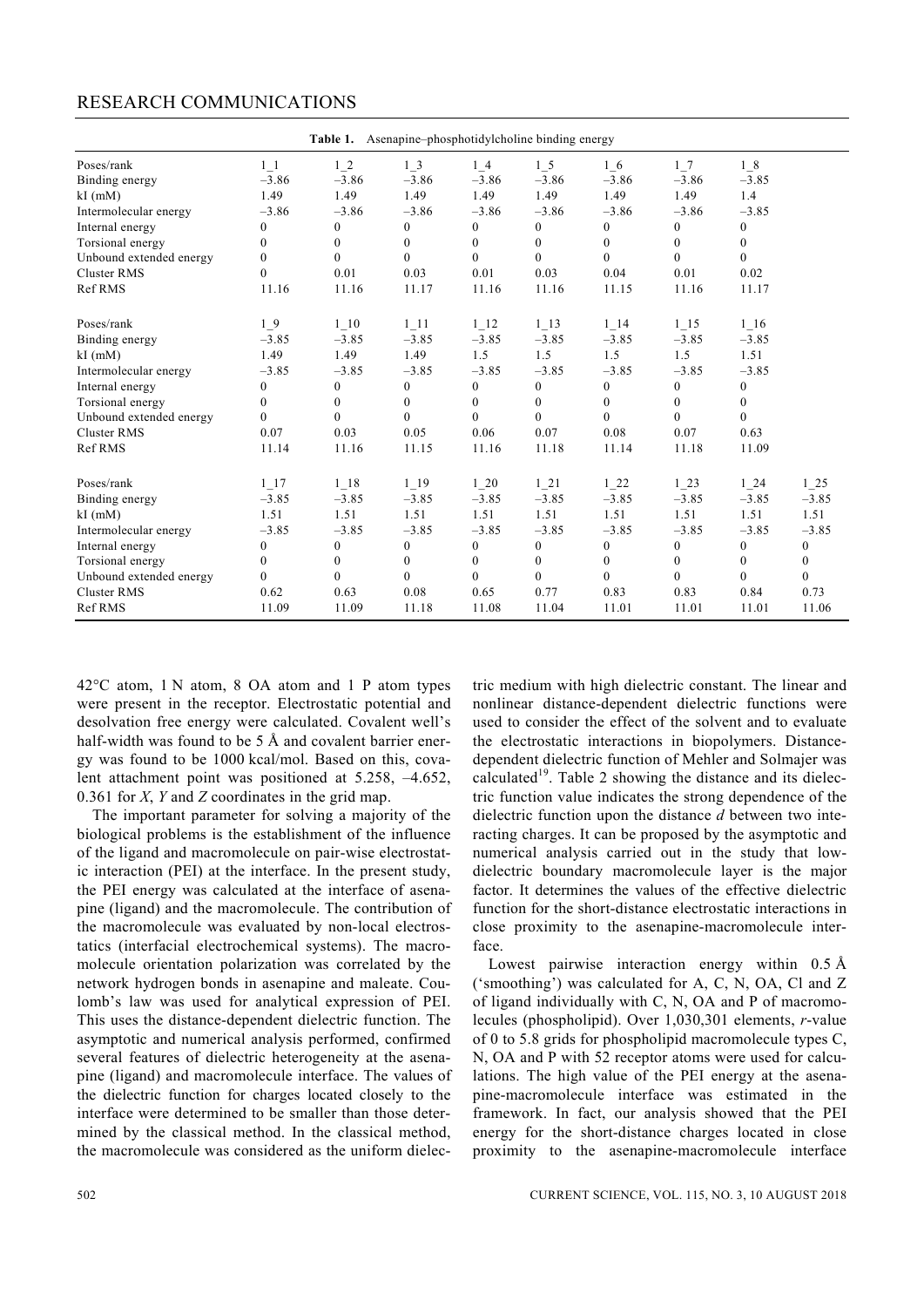

**Figure 3.** Molecular docking patterns of maleate and phosphotidylcholine.

|  | <b>Table 2.</b> The distance dependent and dielectric function |
|--|----------------------------------------------------------------|
|  |                                                                |

|              | Dielectric |          | Dielectric |                | Dielectric |          | Dielectric |          | Dielectric |
|--------------|------------|----------|------------|----------------|------------|----------|------------|----------|------------|
| Distance     | function   | Distance | function   | Distance       | function   | Distance | function   | Distance | function   |
| $\mathbf{0}$ |            |          | 4.47       | $\overline{2}$ | 8.36       | 3        | 13.07      | 4        | 18.58      |
| 0.1          | 1.63       | 1.1      | 4.82       | 2.1            | 8.79       | 3.1      | 13.58      | 4.1      | 19.17      |
| 0.2          | 1.91       | 1.2      | 5.18       | 2.2            | 9.23       | 3.2      | 14.11      | 4.2      | 19.77      |
| 0.3          | 2.21       | 1.3      | 5.55       | 2.3            | 9.68       | 3.3      | 14.64      | 4.3      | 20.38      |
| 0.4          | 2.51       | 1.4      | 5.93       | 2.4            | 10.14      | 3.4      | 15.18      | 4.4      | 20.99      |
| 0.5          | 2.82       | 1.5      | 6.31       | 2.5            | 10.61      | 3.5      | 15.73      | 4.5      | 21.61      |
| 0.6          | 3.13       | 1.6      | 6.7        | 2.6            | 11.08      | 3.6      | 16.28      | 4.6      | 22.23      |
| 0.7          | 3.45       | 1.7      | 7.1        | 2.7            | 11.57      | 3.7      | 16.85      | 4.7      | 22.86      |
| 0.8          | 3.78       | 1.8      | 7.51       | 2.8            | 12.06      | 3.8      | 17.42      | 4.8      | 23.5       |
| 0.9          | 4.12       | 1.9      | 7.93       | 2.9            | 12.56      | 3.9      | 18         | 4.9      | 24.14      |
|              |            |          |            |                |            |          |            |          | 24.78      |

**Table 3.** Asenapine different energy level

| Grid map | Atom type in ligand         | Minimum energy<br>(kcal/mol) | Maximum energy<br>(kcal/mol) |
|----------|-----------------------------|------------------------------|------------------------------|
|          | А                           | $-0.32$                      | 200,000.00                   |
|          |                             | $-0.35$                      | 200,000.00                   |
|          | N                           | $-0.35$                      | 200,000.00                   |
|          | ОA                          | $-0.41$                      | 200,000.00                   |
|          | Сl                          | $-0.45$                      | 200,000.00                   |
| 6        | Z                           | 0.17                         | 1,000.00                     |
|          | E (electrostatic potential) | $-31.23$                     | 15.30                        |
| 8        | D (desolvation potential)   | $\theta$                     | 0.45                         |